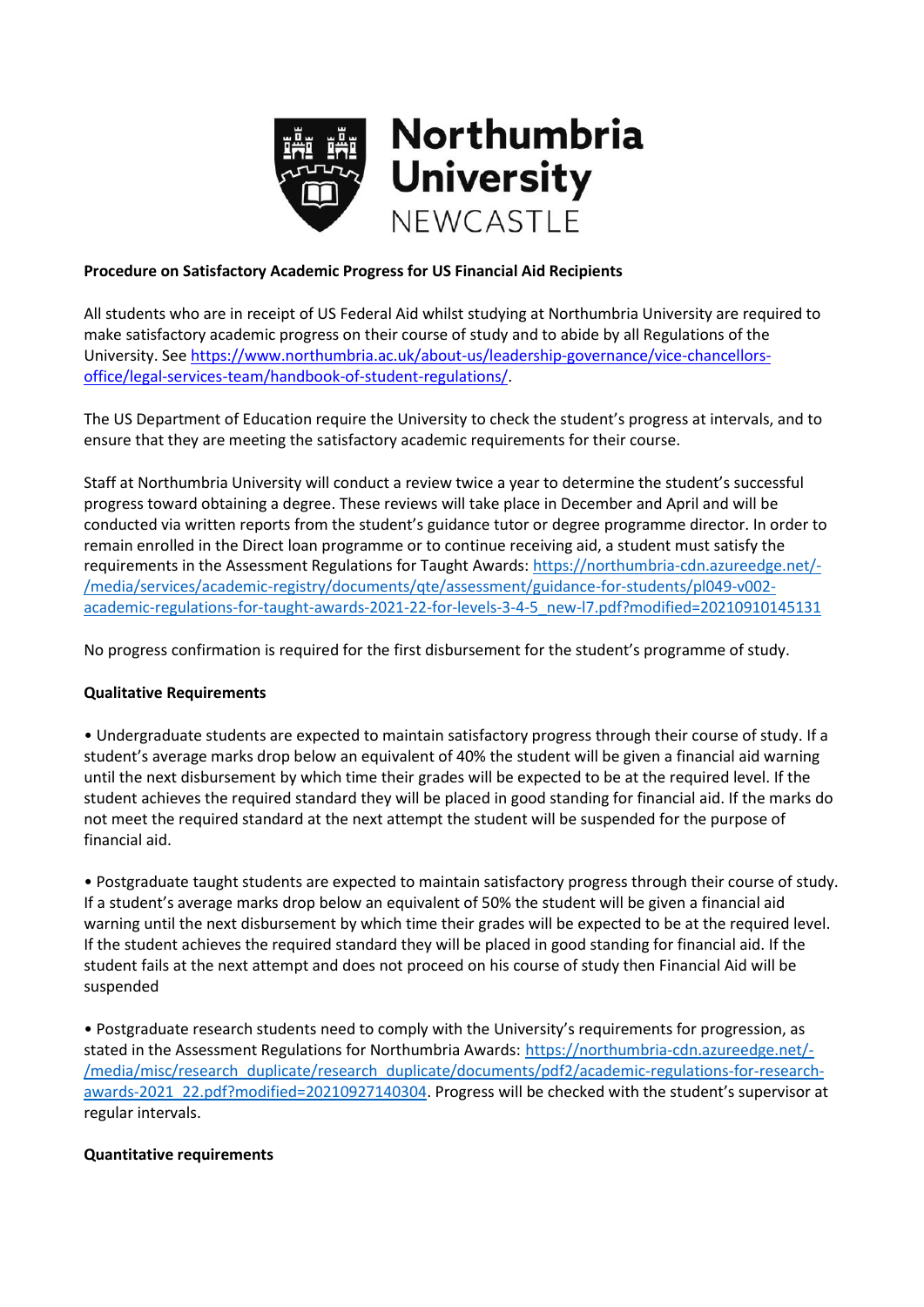Students must note that there is a maximum timeframe to receive aid.

The maximum timeframe entitles undergraduate students to receive aid for 150% of the allocated programme of study time frame.

e.g. The percentage is calculated by dividing the total number of hours successfully completed by the number of hours attempted.

i.e. 4-year Bachelors – 360 credits degree X 150% = 6 Years

A full-time student on a taught postgraduate programme is normally expected to complete the programme in one year and a part-time student on a taught postgraduate programme is normally expected to complete the programme in two years.

Postgraduate research students must complete their programme within the allocated timeframe although extensions may be granted at the discretion of the Programme Leader/PhD supervisor.

### **Withdrawals**

Financial aid will be disbursed at two intervals for undergraduate students (October and January) and three intervals for Postgraduate Taught and Postgraduate Research students (October, January and April). Students who withdraw after that will have the eligibility to retain part of their financial aid calculated on the percentage of the semester attended. Students who attend more than 60% of the term may retain all of their aid. See the Return of Title IV (R2T4) Policy for further information. If a student withdraws, the qualitative and quantitative requirements will be the same as for continuing students.

### **Transfer students**

Transferring from one Northumbria University degree programme to another is possible but is assessed on a case by case basis. Should students wish to transfer programmes, they should contact the Change of Circumstances team. Further information can be found on their website: <https://www.northumbria.ac.uk/study-at-northumbria/support-for-students/staying-on-course/> . If accepted, credit hours that are accepted from another institution towards the student's education program will be counted as both attempted and completed hours. Qualitative and quantitative arrangements are the same for transfer students as listed above for regular students.

# **Repeat students**

Students who have failed part of the whole of a module should refer to the Assessment Regulations for Taught Awards for advice on Referral on a full-time programme: [https://northumbria-cdn.azureedge.net/-](https://northumbria-cdn.azureedge.net/-/media/services/academic-registry/documents/qte/assessment/guidance-for-students/pl049-v002-academic-regulations-for-taught-awards-2021-22-for-levels-3-4-5_new-l7.pdf?modified=20210910145131) [/media/services/academic-registry/documents/qte/assessment/guidance-for-students/pl049-v002](https://northumbria-cdn.azureedge.net/-/media/services/academic-registry/documents/qte/assessment/guidance-for-students/pl049-v002-academic-regulations-for-taught-awards-2021-22-for-levels-3-4-5_new-l7.pdf?modified=20210910145131) [academic-regulations-for-taught-awards-2021-22-for-levels-3-4-5\\_new-l7.pdf?modified=20210910145131](https://northumbria-cdn.azureedge.net/-/media/services/academic-registry/documents/qte/assessment/guidance-for-students/pl049-v002-academic-regulations-for-taught-awards-2021-22-for-levels-3-4-5_new-l7.pdf?modified=20210910145131)

Qualitative and quantitative arrangements are the same for repeat students as listed above for regular students.

### **Failure to make Satisfactory Academic Progress**

Students will be notified via email from the Financial Aid Office if they do not make satisfactory academic progress on their programme.